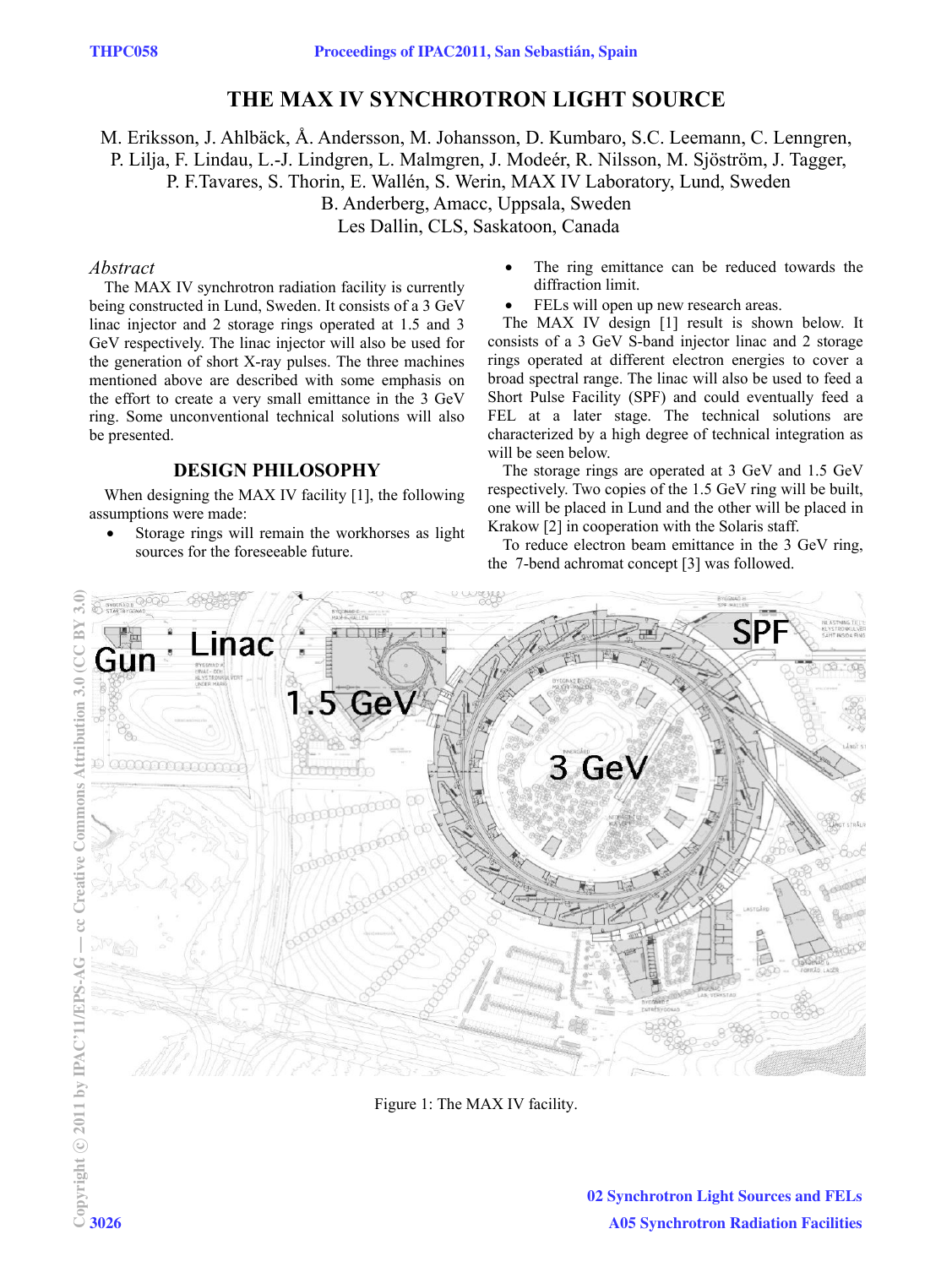## **THE LINEAR ACCELERATOR**

The S-band linac is operated at a relatively low accelerator gradient of some 15 MeV/m to reduce the operational cost. Each accelerating unit consists of a 35 MW klystron operated at a lower power of 25 MW to introduce energy redundancy.

The linac is described in more detail in refs. [4,5,6].

Table 1: Linac Parameters (SPF/Injector)

| Operating energy    | $3.0 \text{ GeV}$             |
|---------------------|-------------------------------|
| Max energy          | $3.7$ GeV                     |
| Charge/bunch        | $0.1 \text{ nC}$              |
| Bunches/train       | 1/3                           |
| Max rep rate        | $100$ Hz                      |
| Bunch length (FWHM) | $30-100$ fs/3 ps              |
| Peak current        | $3 \text{ kA} / 30 \text{ A}$ |

# **THE 3 GEV RING**

 The 7-bend achromat was chosen to get a small horizontal emittance. This type of magnet lattice is highly stable since the driving terms, introduced by the chromaticity correcting sextupoles, can be almost cancelled within the achromat itself, despite the strong sextupoles necessary to correct the chromaticity in a lattice with small dispersion functions. There is a sufficient number of sextupole families with proper betatron phase shifts between the sextupoles to carry out this minimisation process, which is greatly simplified by the usage of the lattice code OPA [7]. The situation is further improved by the introduction of octupole magnets, which decrease amplitude-dependent tune-shifts [8,9, 10].

20 achromats are used for achieving a sufficient number of straight sections for the insertion devices (IDs) and to get an ultralow electron beam emittance. Since the dipole fields are weak, the IDs reduce the lattice emittance considerably.



Figure 2: 3 GeV ring achromat and machine functions.

| Operating energy                   | 3 GeV               |
|------------------------------------|---------------------|
| Circulating current                | 0.5A                |
| Circumference                      | 528 m               |
| Horizontal emittance naked lattice | $0.33$ nm rad       |
| Horizontal emittance incl IDs      | $0.23$ nm rad       |
| Coupling                           | $0.5 - 3\%$         |
| Beam total lifetime                | 10h                 |
| Qx, Qy                             | 42.20, 14.28        |
| $\xi x$ , $\xi y$ (natural)        | $-50.0, -50.2$      |
| Mom comp factor                    | $3.07\times10^{-4}$ |
| Momentum acceptance                | $4.5\%$             |

#### *Magnets*

The same magnet technology as applied in the MAX III ring [11] is used for the both MAX IV rings. Several magnets functions are machined from the same solid iron block as seen in Fig 3. This method allows for a high degree of compactness and internal alignment precision.

The iron magnets blocks are mounted on concrete girders as seen in Fig 3.



Figure 3: A MAX IV 3 GeV magnet cell. This cell contains 1 dipole, 2 quadrupole, 1 sextupole and 3 octupole magnets plus two dipole corrector pairs and two BPM heads. The iron block length is 1.8 m.

#### *Vacuum System*

The vacuum system is of the NEG-coated type. It therefore pumps linearly and performance is thus not hampered by the poor vacuum conductance imposed by the small vacuum chamber bore. In principle, the vacuum system consists of a NEG-coated Cu tube with a bore radius of 11 mm and a cooling channel attached on its outside. The heat absorber design is furthermore simplified since the dipole synchrotron radiation is distributed along the tube so only a few lumped absorbers are needed.